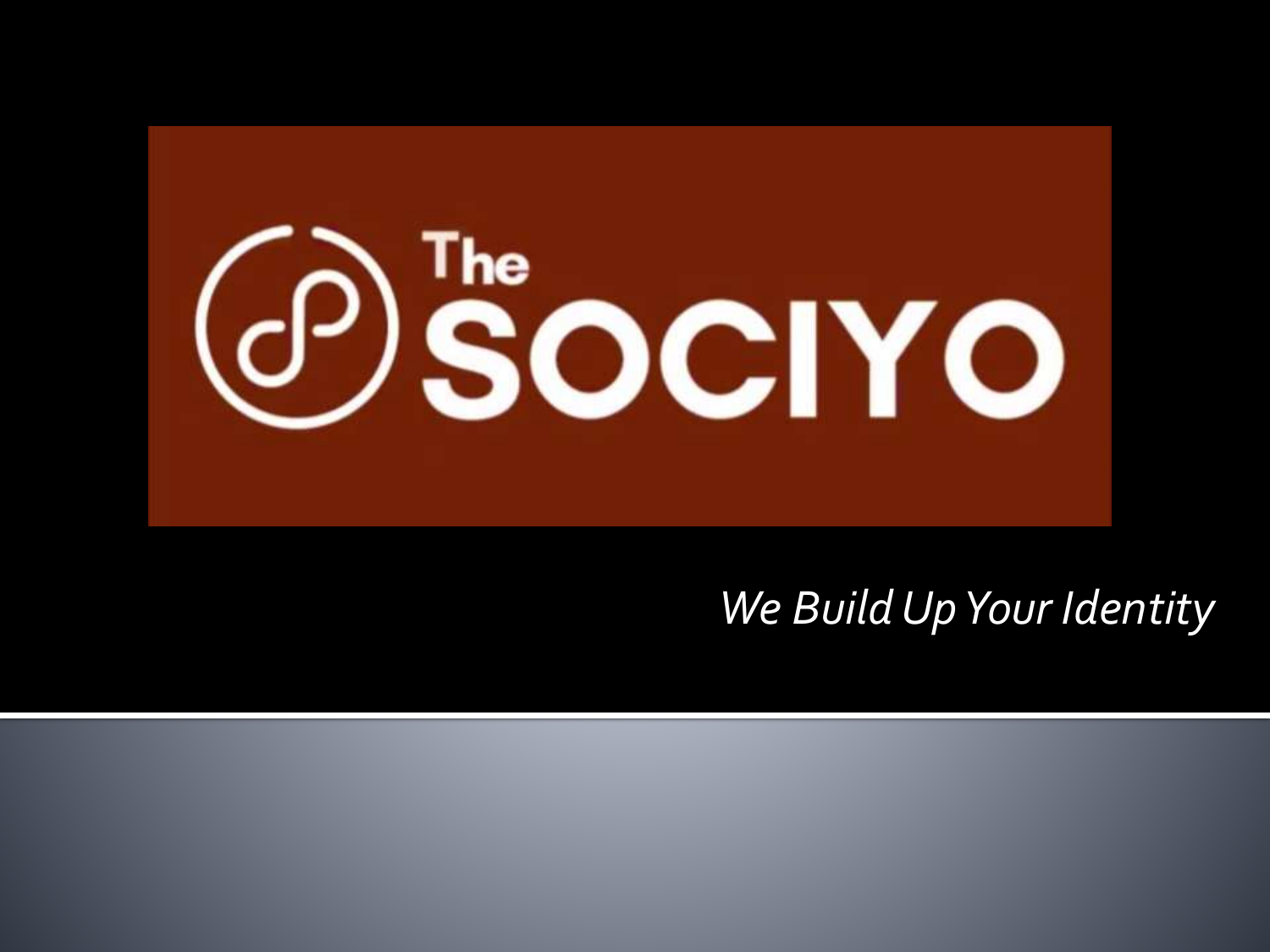**"**In the long history of Humankind, those who learned to collaborate and improvise have prevailed**"**. **Charles Darwin.** 

We all bring different strengths to the table; our collaboration can produce the best results.

**The Sociyo** is a 360° solutions **Media Company** known for its strategic approach to help clients meet their varying business goals. We have a reputation for always providing ample solutions to a problem.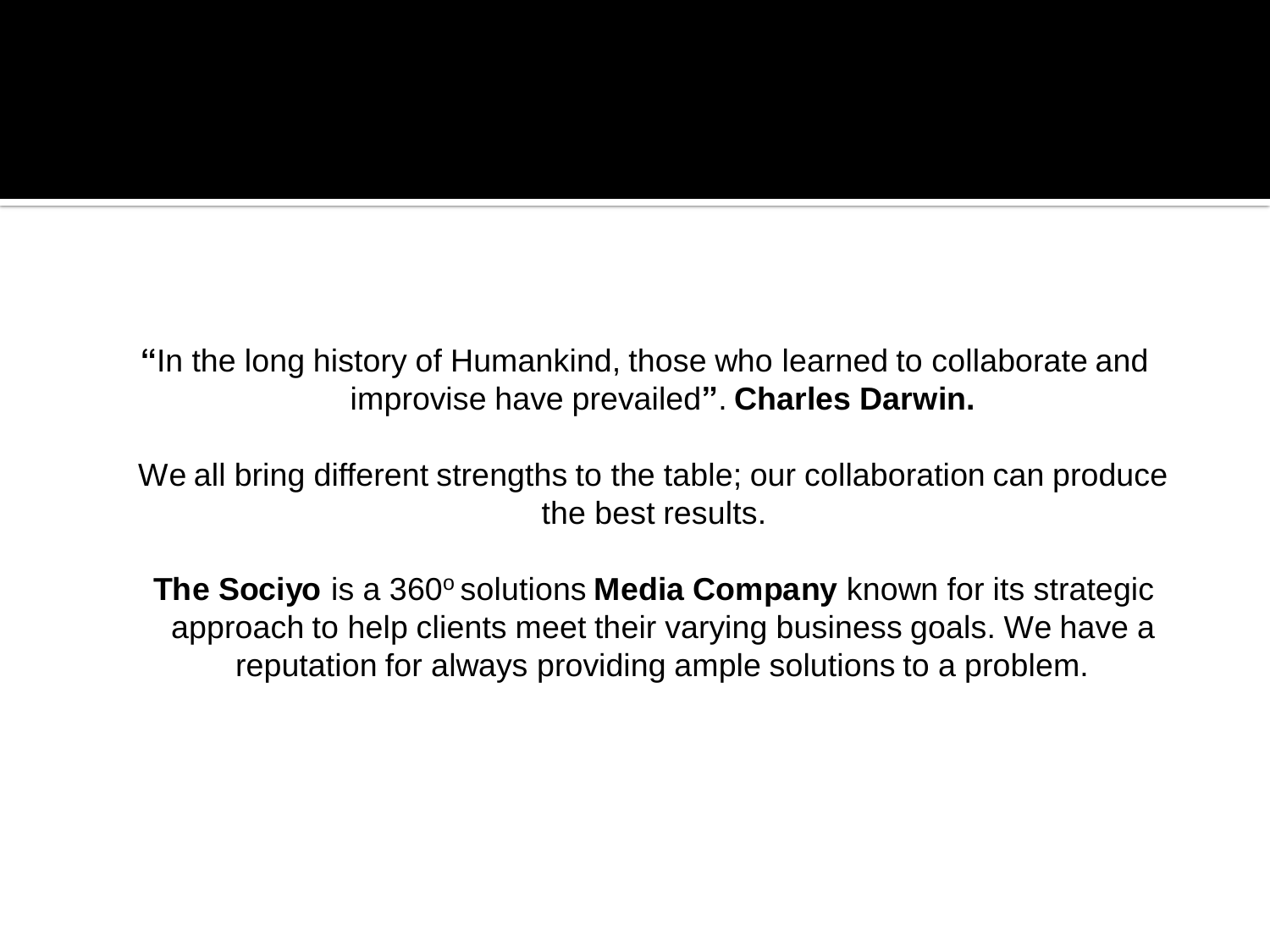# About Us

- $\triangleright$  With a team of dedicated professionals ready to provide help round the clock and seven days a week, our work-tools include Translations, Copy writing, Graphic designs and Interactive interfaces, that empower our client with fully integrated planning and strategies to get ahead of others in the field.
- $\triangleright$  The main function of corporate PR is to connect with various publics using means such as press releases, social media, products and events to facilitate the building and managing relationships. No matter what PR industry you chose one thing remains the same, knowing your audience is essential to running and executing an effective PR strategy.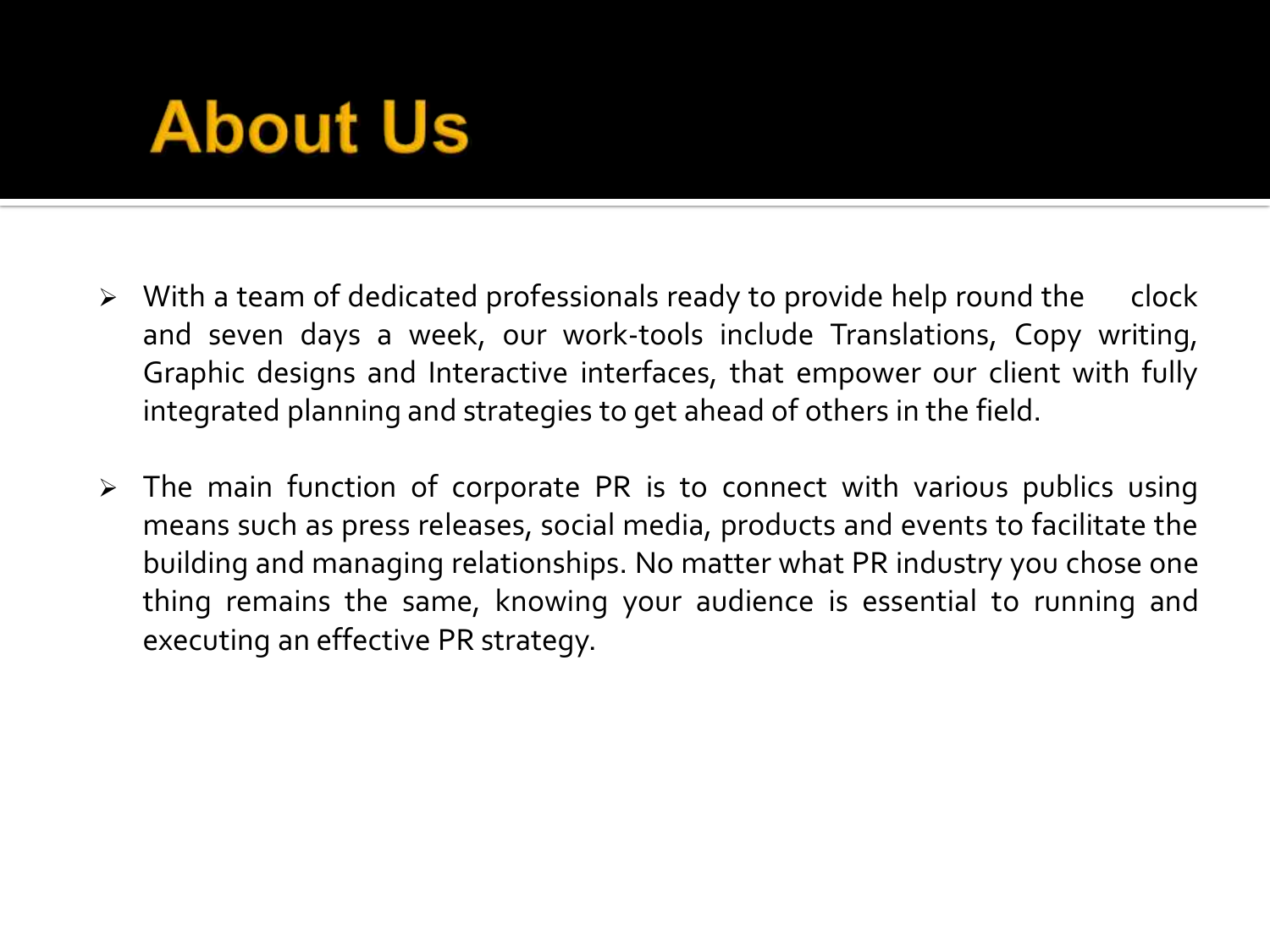# **Key Domains We Work In**

| <b>Communications/</b><br><b>Social Media</b> | <b>Political PR</b> |
|-----------------------------------------------|---------------------|
| Corporate                                     | <b>NGOS</b>         |

From among the wide range of services, we specialize in **Social Media Management, Website maintenance and support and communication planning.**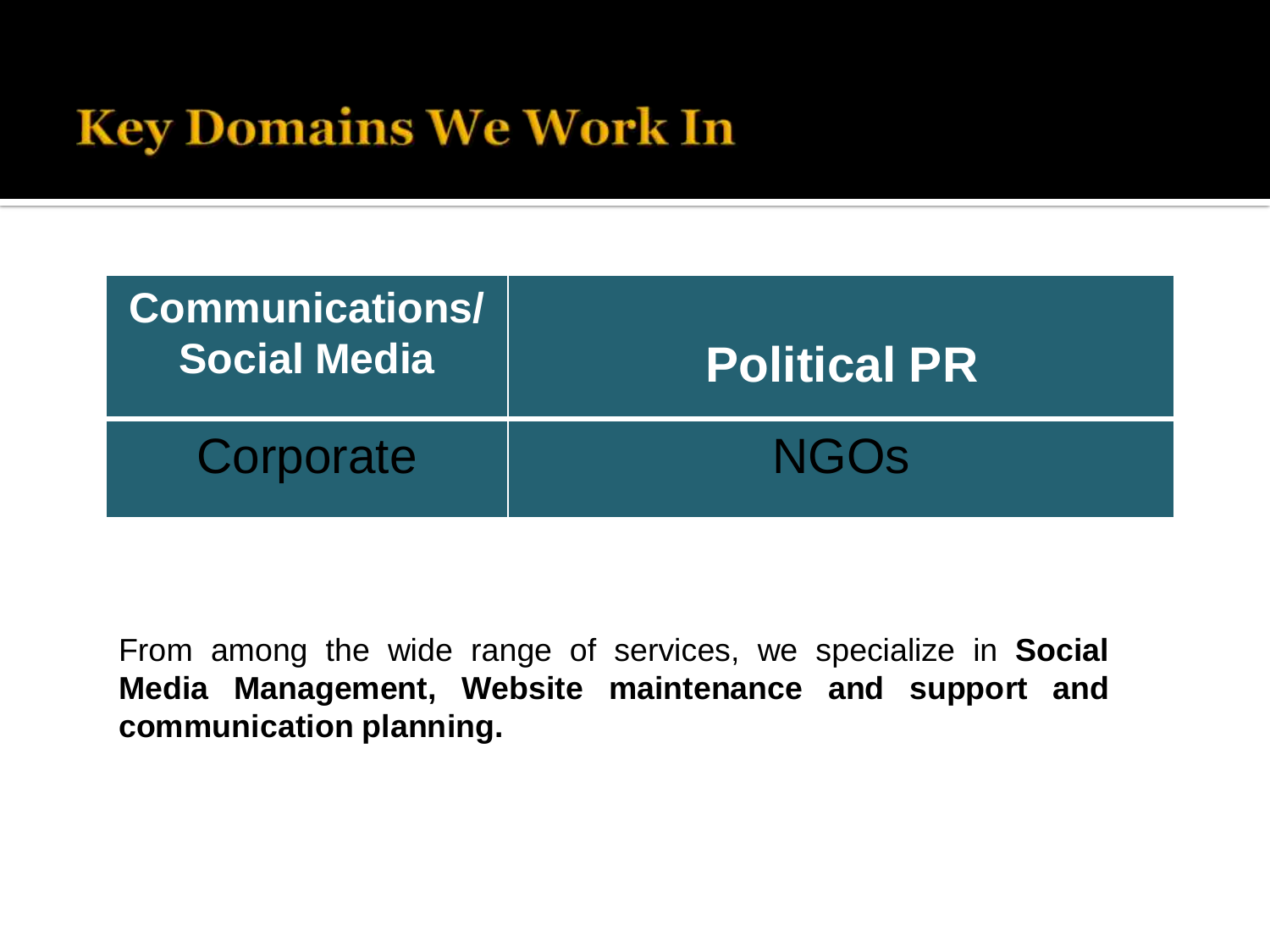# **Social Media management**

## We have a coordinated plan crafted with the intent of building your social media presence felt deeply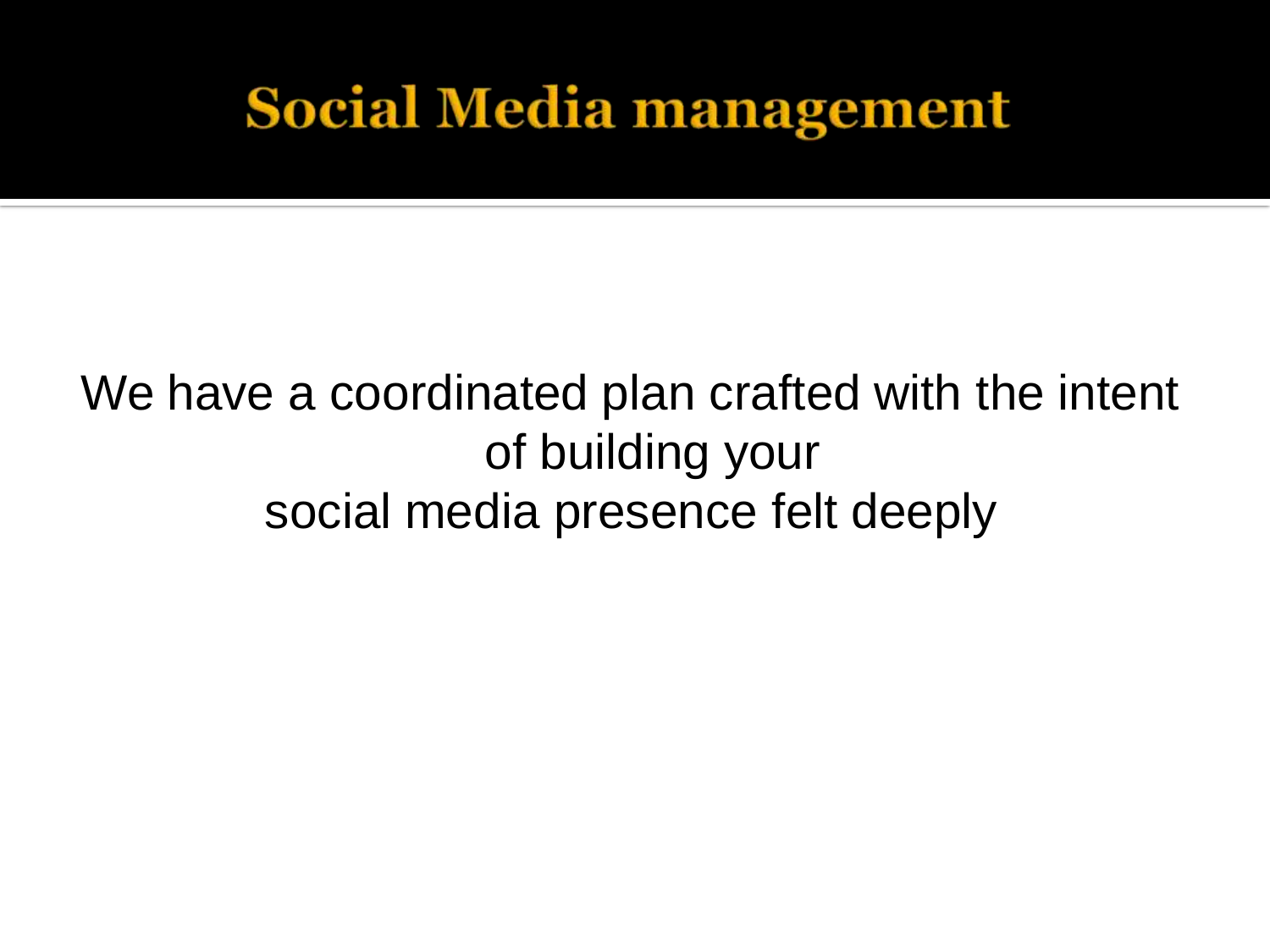### **Social Media Strategy and Social Integrated Marketing consulting**

- By engaging the audience through social media channels, our team will demonstrate the ability to generate awareness, widen your company's potential reach within your target market, and contribute to driving more website traffic, which will ultimately result in top line growth.
- Through integrated marketing we create unified and picture perfect brand experiences for stakeholders and consumers across a multitude of online avenues.
- $\triangleright$  The efforts may include social media engagement, e-mail communications, website interactions, public relations partnerships and effective brand storytelling tailored to the specific needs of each brand.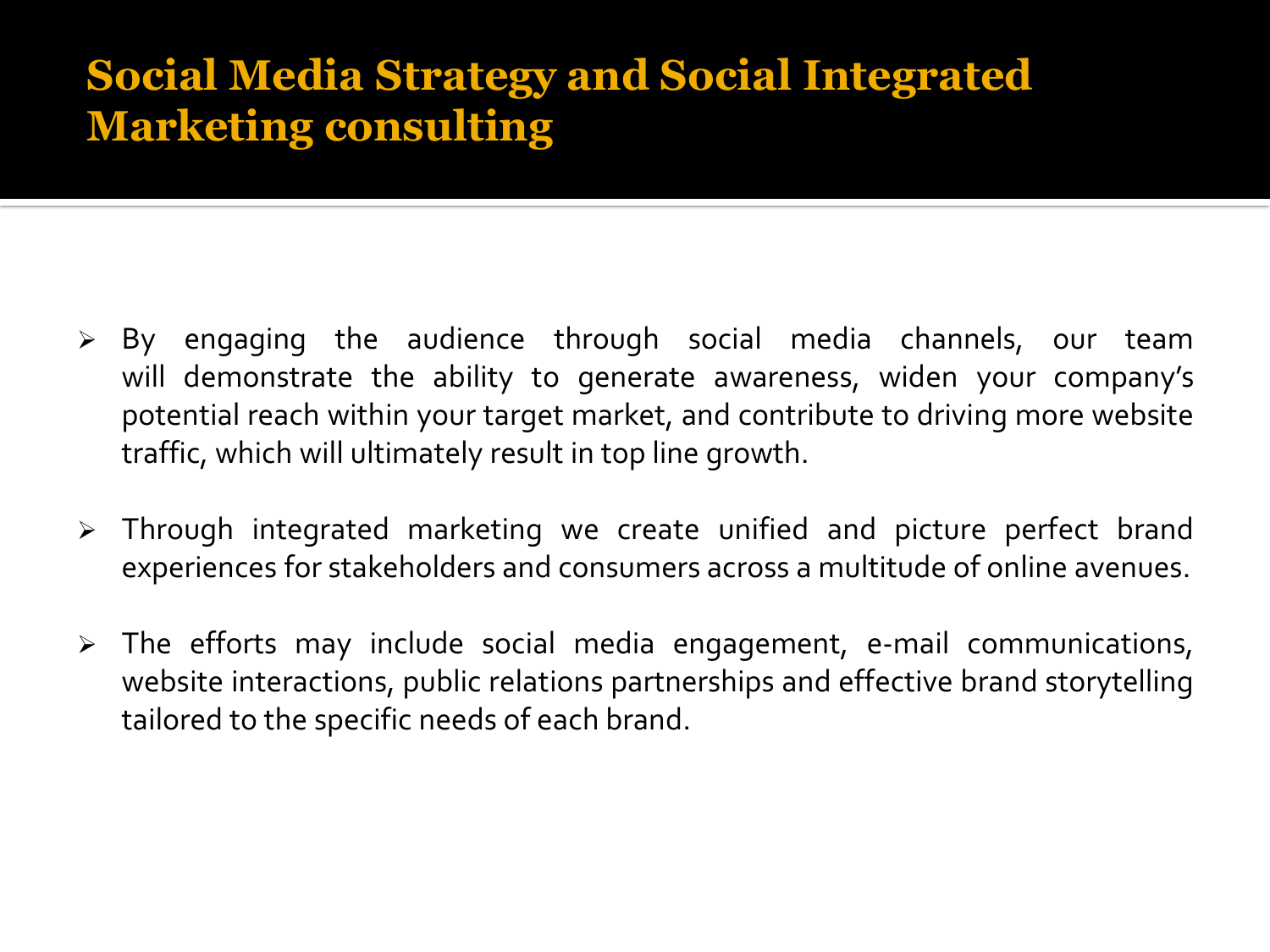$\triangleright$  The Sociyo believes in the success of result driven integrated marketing, with innovation and analytical expertise.

 $\triangleright$  Social Media Account creation, management and daily responsibility, including Face book,Twitter, Instagram,YouTube, Linkedin, etc.

**We will grow an increasing social audience and follower base through**: hash tag campaigns, strong use of keywords, sharing/re-tweeting, relevant news, "liking" posts, staying updated within the industry, and contributing our own unique content to broaden reach.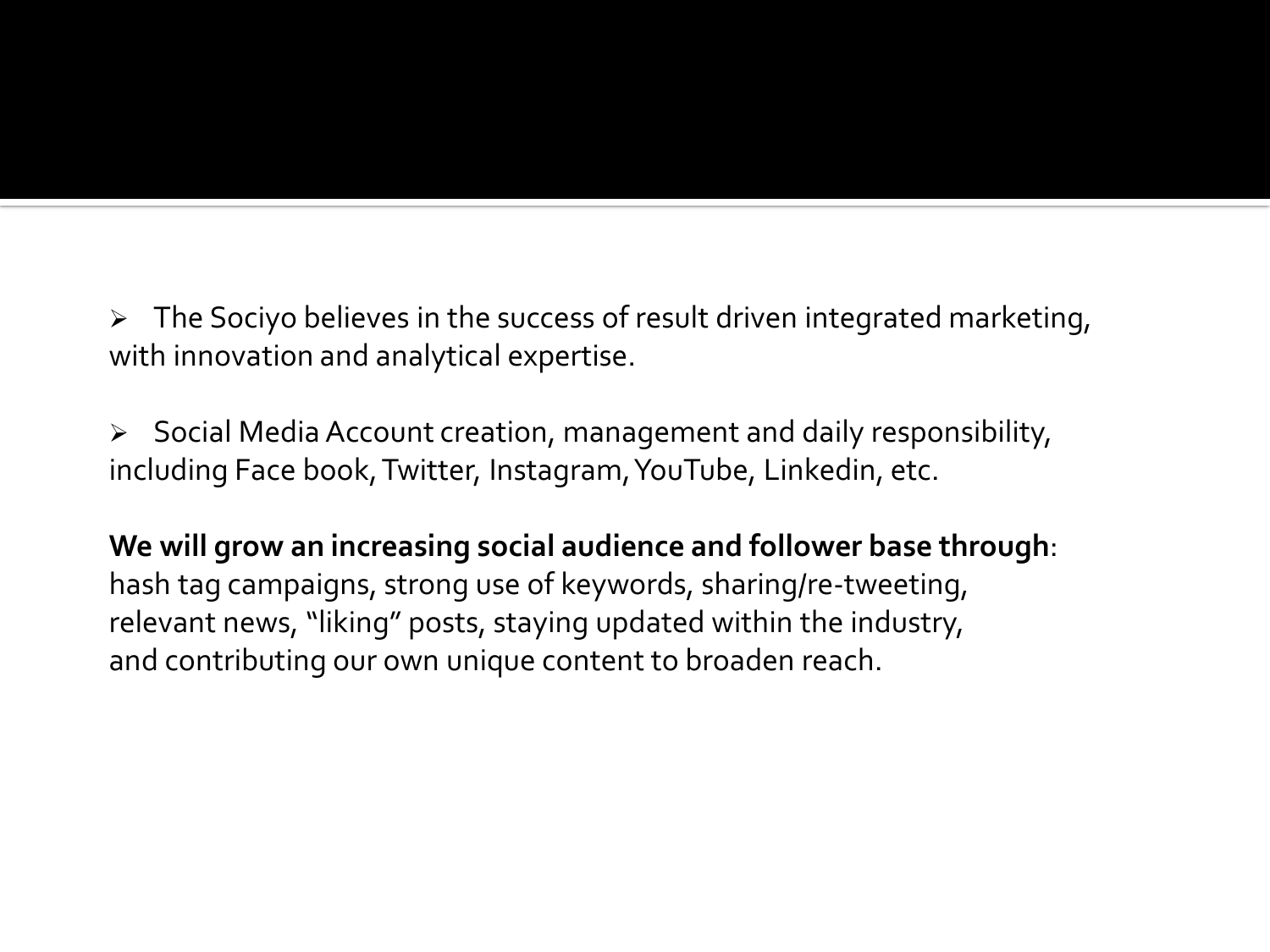**Apart from that, when it comes to highlight your online presence we take care of this through:** 

 Page design and implementation and Custom background design and implementation to make you smart persuasive engaging and get noticed.

#### **We recreate the environment according to your goals through the development and execution of social content strategies that has:**

General text, photo, video and other posts to Social Media umbrella sites. Live Streaming with Face book, Periscope and YouTube. Responding and engaging with fans and followers to build relationships Counter replies and tagging.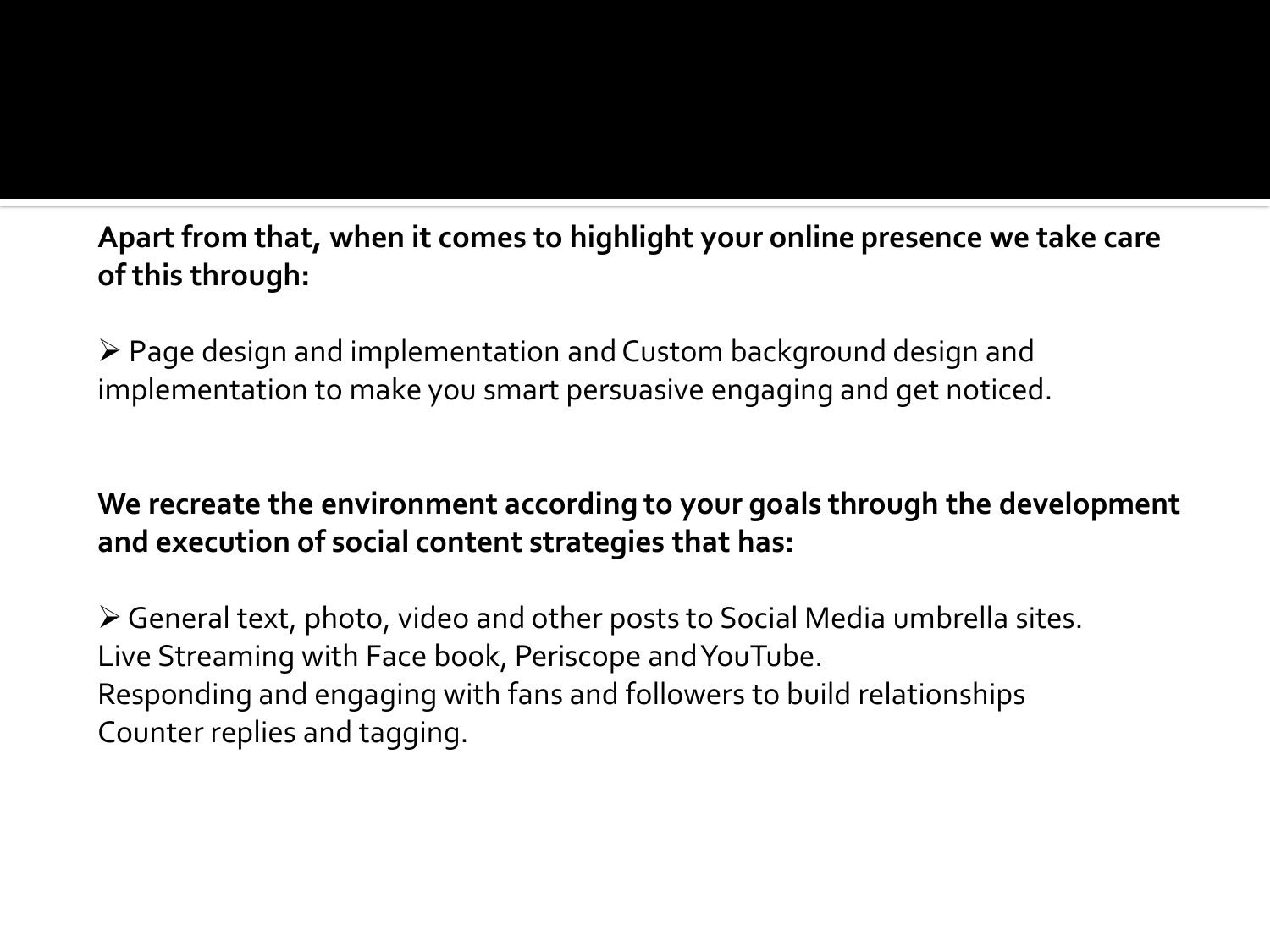## **Provide you social media analysis report frequently. We will provide you with:**

#### **Daily and Weekly Analytics-**

Such as: follower growth, reach, demographics, comments, "likes", shares, re-tweets, etc.

#### **Reporting-**

Summarizing various results and activities over each quarter. We will set up a meeting to go over the results, to then tweak our approach accordingly.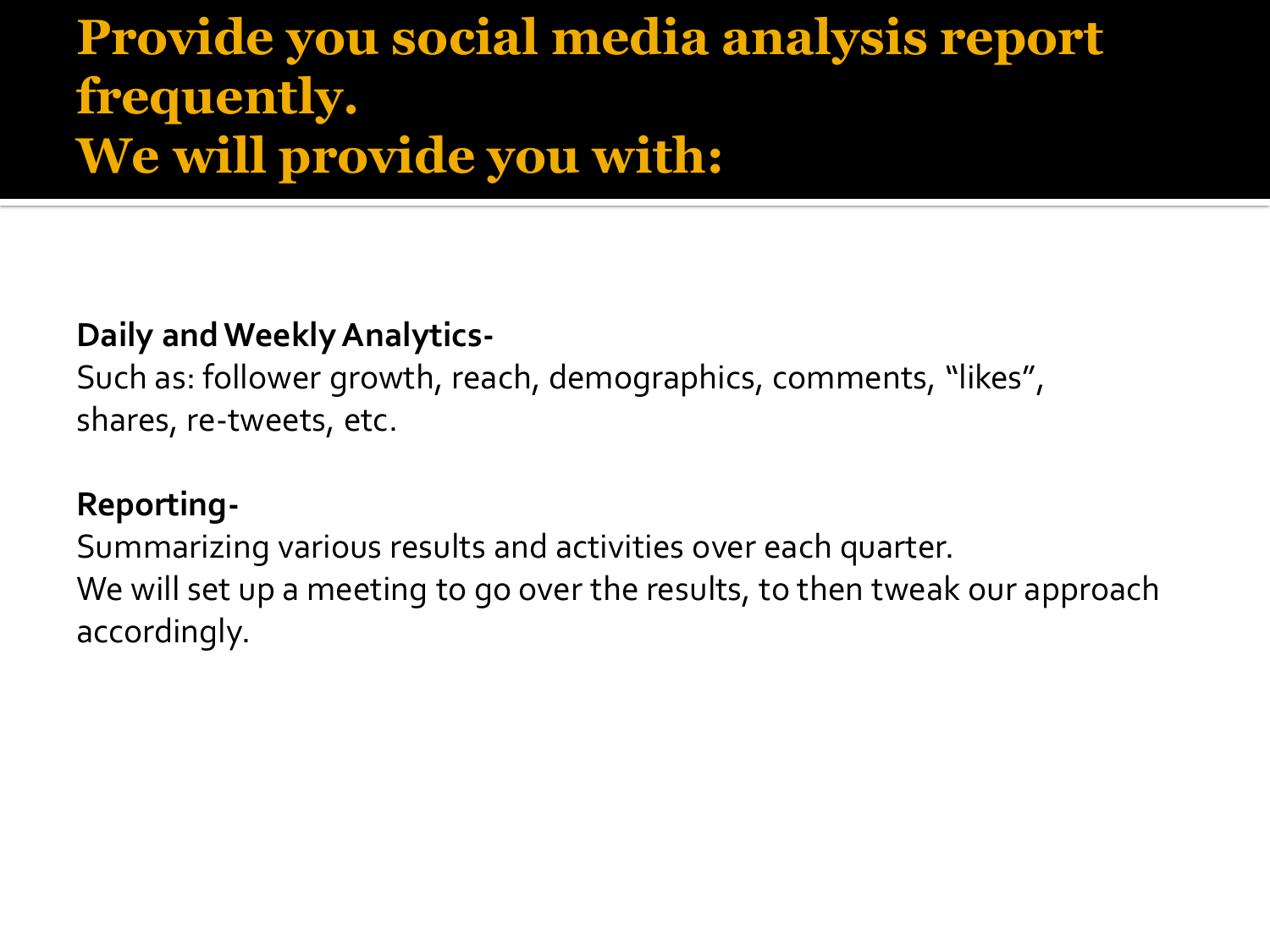# **Content Planning**

- 1. Content generation related to activities, like audiovisual clippings and promotional videos.
- 2. Database and feedback unit that will help list you in Directories and Rankings.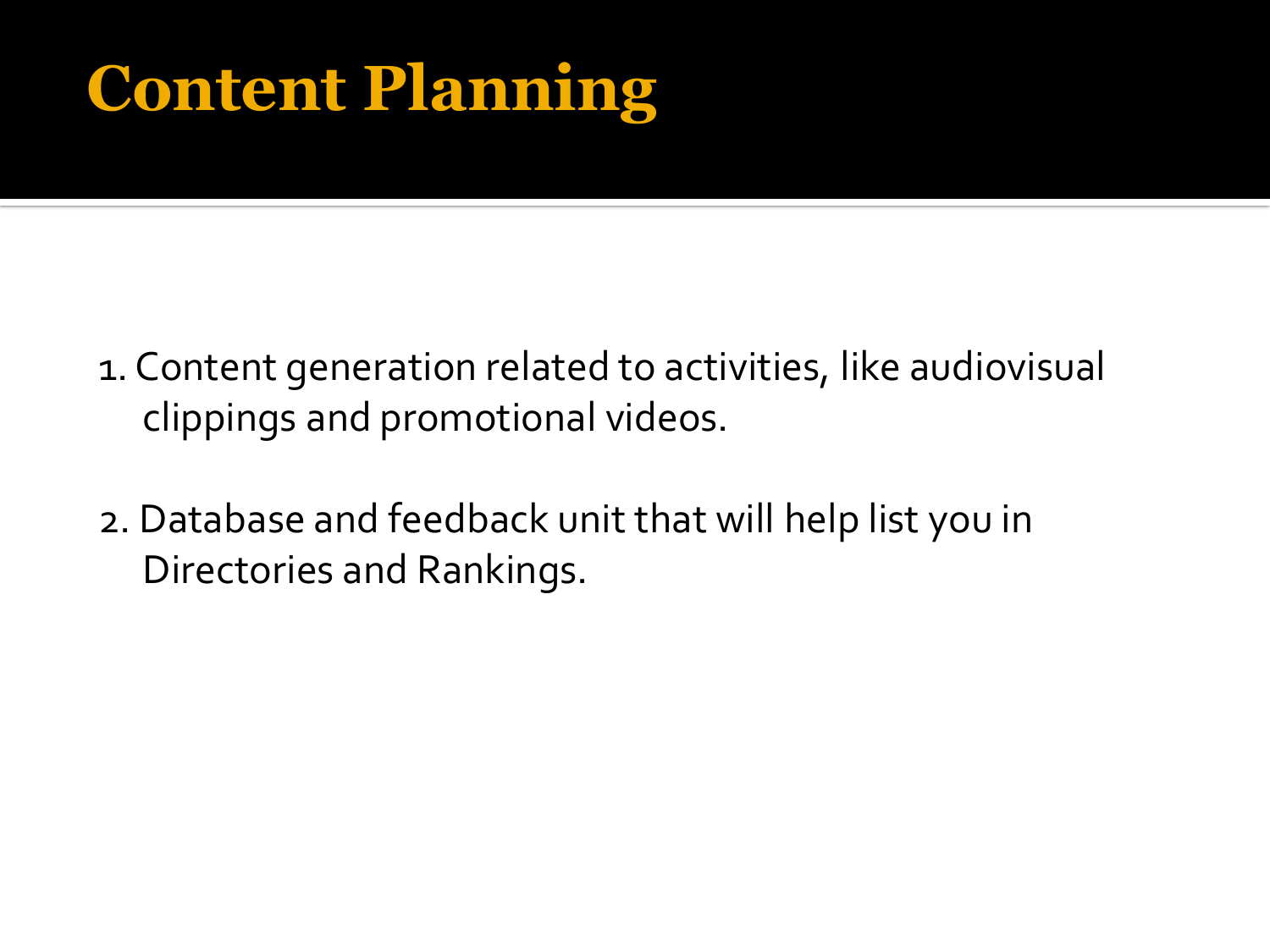# **Moreover, we have**

**Website maintenance and support to:**

**Z** Update latest data to make the site and business grow effectively.

Content planning and updates.

**Z** Script/Program updates

**MEDO** Constantly check bugs, errors, missing link etc.

**Z** Help trouble shoot in time.

Periodical feedback of traffic statics and hits to the website.

Help improve search engines and page ranking.

**Z** Secure Backups and spam protection.

**224/7 website monitoring.**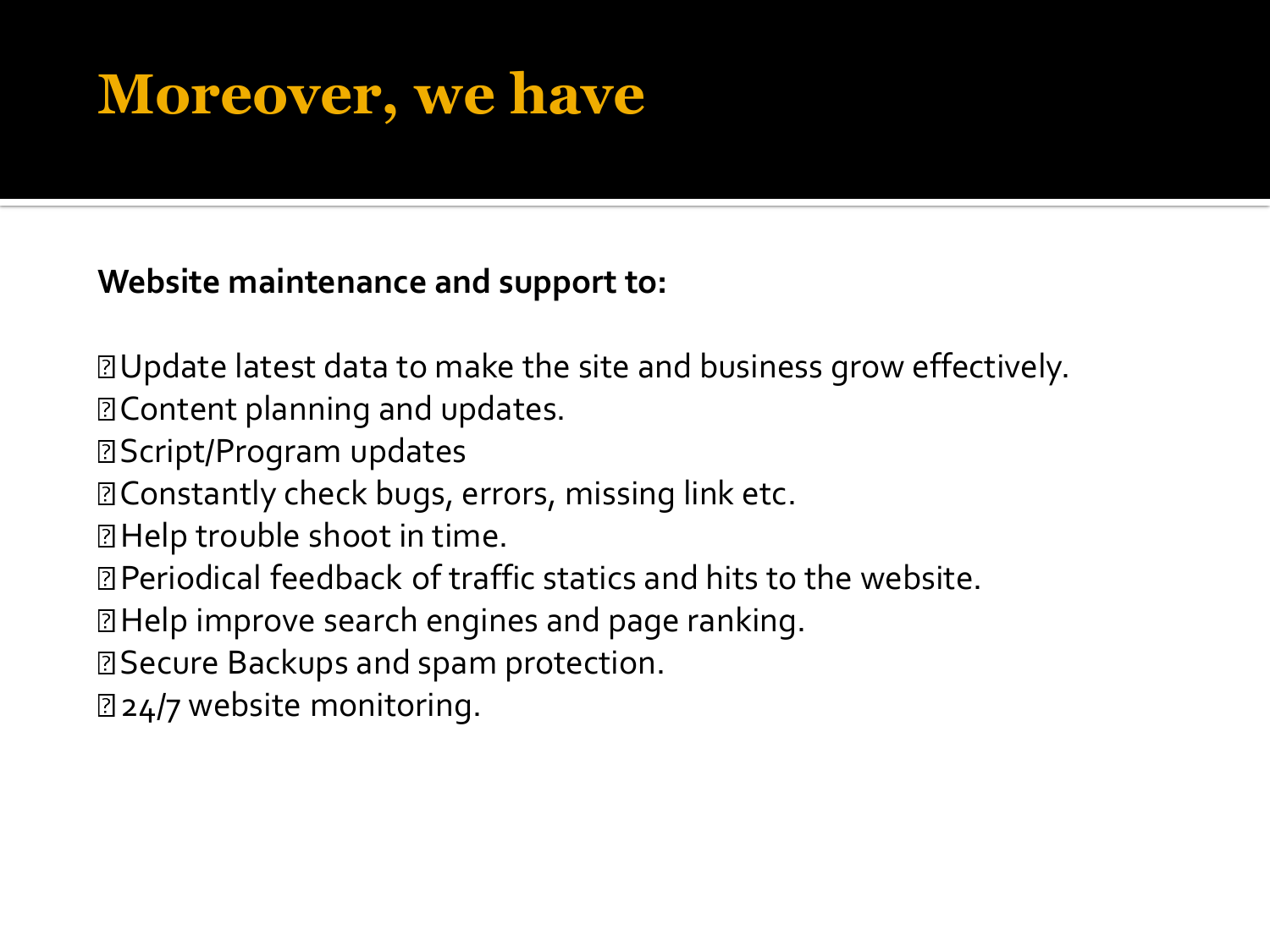## **Above all else, our Core Values guide us as a company:**

- $\Box$  We strive to get things done the way you want.
- $\Box$  We help people discover things they wouldn't see on their own.
- Rich experience of providing reputation management, Public relation, Corporate communication and brand management to a plethora of clients from diverse industries.
- $\Box$  Our team chips in with the client's idea to achieve what is needed.
- $\Box$  Wide range communication capabilities.
- $\Box$  Economical way of promoting a brand.
- $\Box$  Expertise in Issue management & amp; rural PR.
- □ We are member of PRSI.
- □ We are Socially Yours.